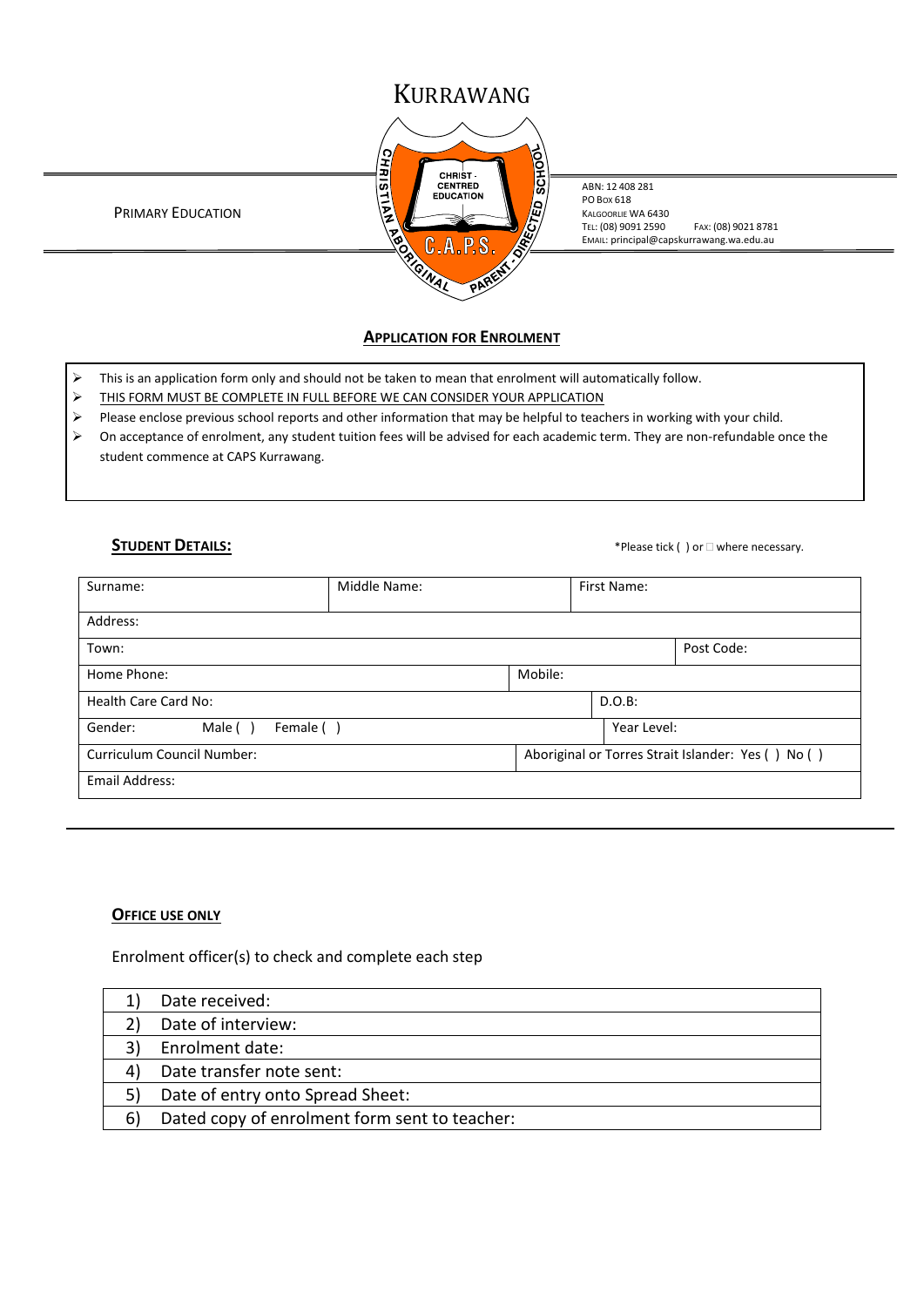# **PAR ENT/ GUARDIAN DETAILS:** ★Please tick ( ) or □ where necessary

| Student Lives with: | Mother ( | Father ( | Neither Parent (<br>Both Parents (                 |
|---------------------|----------|----------|----------------------------------------------------|
| Access Restriction: | Yes i    | No (     | If Yes please attach, e.g. Family court documents. |
|                     |          |          |                                                    |

| Father/ Stepfather/ Guardian                                                 | Mother/ Stepmother/ Guardian                                                    |
|------------------------------------------------------------------------------|---------------------------------------------------------------------------------|
| Title (e.g. Mr, Mrs, Ms, Dr):                                                | Title (e.g. Mr, Mrs, Ms, Dr):                                                   |
| Surname:                                                                     | Surname:                                                                        |
| Given Name(s):                                                               | Given Name(s):                                                                  |
| Name of Workplace:                                                           | Name of Workplace:                                                              |
| <b>Work Contact No:</b>                                                      | <b>Work Contact No:</b>                                                         |
| *For contact during school hours                                             | *For contact during school hours                                                |
| Mobile:                                                                      | Mobile:                                                                         |
| Country of Birth:                                                            | Country of Birth:                                                               |
| Nationality:                                                                 | Nationality:                                                                    |
| Do you speak a language other than English at home?                          | Do you speak a language other than English at home?                             |
| No, English Only<br>l 1                                                      | No, English Only<br>ΙI                                                          |
|                                                                              |                                                                                 |
| Yes, Other - Please Specify                                                  | Yes, Other - Please Specify                                                     |
| *If more than one language, indicate the one that is spoken most<br>often.   | *If more than one language, indicate the one that is spoken most<br>often.      |
| <b>Resident Status:</b>                                                      | <b>Resident Status:</b>                                                         |
| Citizen                                                                      | Citizen                                                                         |
| Permanent Resident                                                           | <b>Permanent Resident</b>                                                       |
| <b>Temporary Resident</b>                                                    | <b>Temporary Resident</b>                                                       |
| If you are a <i>temporary resident</i> complete details for                  | If you are a <i>temporary resident</i> complete details for                     |
| Primary Visa Holder:                                                         | Primary Visa Holder:                                                            |
| Name Visa Code:                                                              | Name Visa Code:                                                                 |
| <b>Contact Arrival Date:</b>                                                 | <b>Contact Arrival Date:</b>                                                    |
| Email:                                                                       | Email:                                                                          |
| What is the highest year of primary or secondary the                         | What is the highest year of primary or secondary the                            |
| parent or guardian has completed?                                            | parent or guardian has completed?                                               |
| Year 12 or Equivalent<br>$\perp$                                             | Year 12 or Equivalent<br>ப                                                      |
| Year 11 or Equivalent                                                        | Year 11 or Equivalent<br>ப                                                      |
| Year 10 or Equivalent                                                        | Year 10 or Equivalent                                                           |
| Year 9 or equivalent or below                                                | Year 9 or equivalent or below                                                   |
| *If you have never attended school, tick 'Year 9 or equivalent or<br>below'. | *If you have never attended school, tick 'Year 9 or equivalent or<br>below'.    |
|                                                                              |                                                                                 |
| What is the level of the highest qualification the parent                    | What is the level of the highest qualification the parent                       |
| or guardian has completed? Mark one box only                                 | or guardian has completed? Mark one box only                                    |
| □<br>Bachelor Degree or above                                                | Bachelor Degree or above<br>ப                                                   |
| □<br>Advanced Diploma/ Diploma                                               | Advanced Diploma/ Diploma<br>$\Box$                                             |
| Certificate I to IV<br>□                                                     | $\Box$<br>Certificate I to IV                                                   |
| □<br>No non-school qualification                                             | No non-school qualification                                                     |
| What is the occupation group of the parent or guardian?                      | What is the occupation group of the parent or guardian?                         |
| *Please select the appropriate parental occupation group from the            | *Please select the appropriate parental occupation group from the               |
| list on the next page of this form and write the number in the box           | list on the next page of this form and write the number in the box<br>provided. |
| provided.<br>$\bullet$<br>If the person is not currently in paid work but    | $\bullet$<br>If the person is not currently in paid work but                    |
| has had a job in the last 12 months or has                                   | has had a job in the last 12 months or has                                      |
| retired in the last 12 months, please use the                                | retired in the last 12 months, please use the                                   |
| person's last occupation.                                                    | person's last occupation.                                                       |
| If the person has not been in paid work in the<br>٠                          | If the person has not been in paid work in the                                  |
| last 12 months, enter '8' in the box provided                                | last 12 months, enter '8' in the box provided                                   |
|                                                                              |                                                                                 |
|                                                                              |                                                                                 |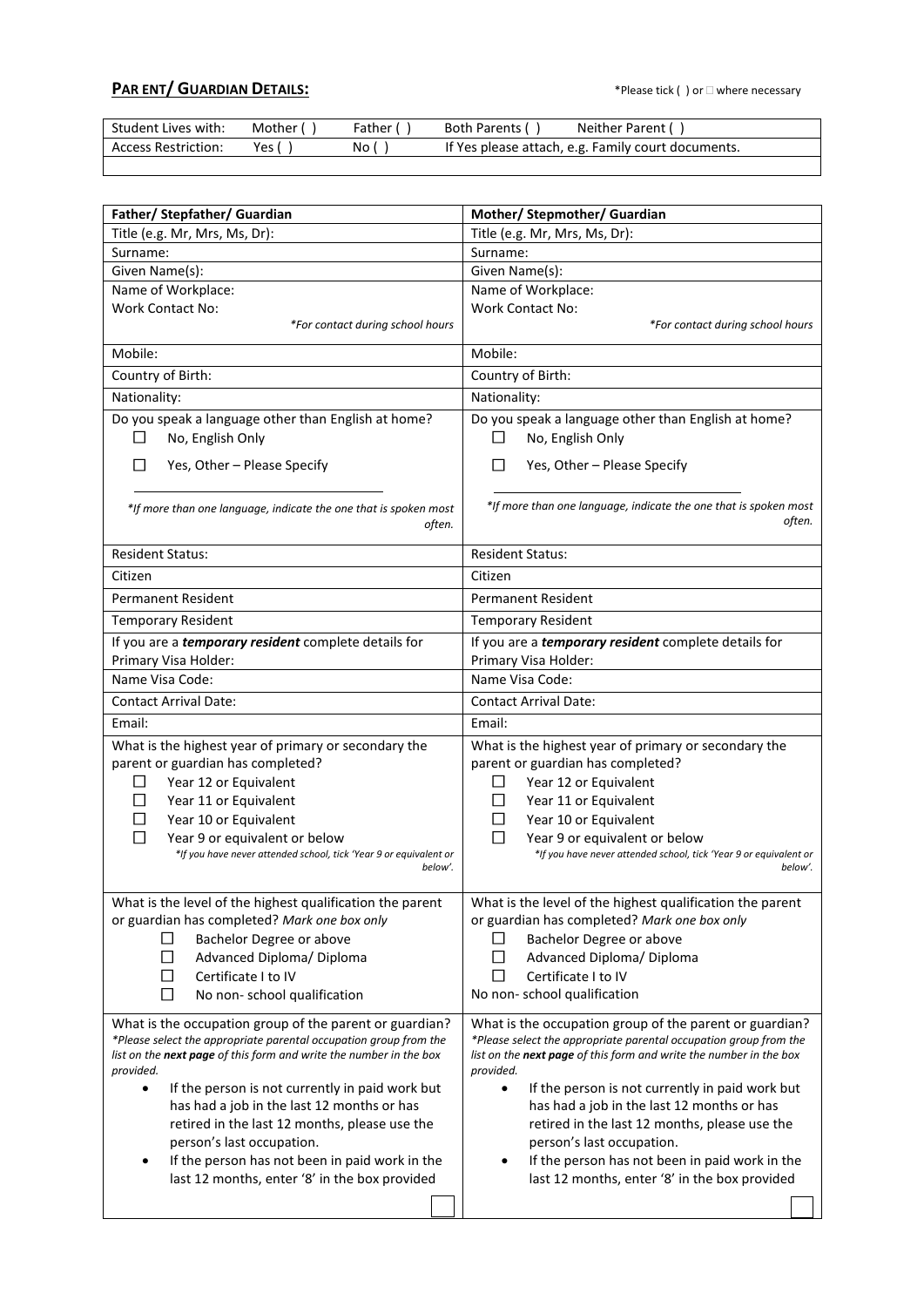# **OCCUPATIONAL GROUP LIST**

|                        | Group 1: Senior Management in large business organisation, Government Administration and Defence, and                                                                                                                     |  |  |  |
|------------------------|---------------------------------------------------------------------------------------------------------------------------------------------------------------------------------------------------------------------------|--|--|--|
|                        | <b>Qualified Professionals</b>                                                                                                                                                                                            |  |  |  |
|                        |                                                                                                                                                                                                                           |  |  |  |
| $\bullet$<br>$\bullet$ | Senior Executive/ Manager/ Department Head in industry, commerce, media or other large organisation.<br>Public Service manager (Section head or above), Regional Director, Health/Education/Police/Fire services          |  |  |  |
|                        | Administrator                                                                                                                                                                                                             |  |  |  |
| $\bullet$              | Other Administrator [School Principle, Faculty Head/Dean, Library/Museum, Gallery Director, Research Facility                                                                                                             |  |  |  |
|                        | Director]                                                                                                                                                                                                                 |  |  |  |
| $\bullet$              | Defence Forces Commissioned Officer                                                                                                                                                                                       |  |  |  |
| $\bullet$              | Professionals generally have a degree or higher qualifications and experience in applying this knowledge to                                                                                                               |  |  |  |
|                        | design, develop or operate complex systems; identify, treat and advise on problems, and teach others.                                                                                                                     |  |  |  |
| $\bullet$              | Health, Education, Law, Social Welfare, Engineering, Science, Computing Professional                                                                                                                                      |  |  |  |
| $\bullet$<br>$\bullet$ | Business [Management Consultant, Business Analyst, Accountant, Auditor, Policy Analyst, Actuary, Valuer]<br>Air Sea Transport [Aircraft/Ship's Captains/Pilot, Flight Officer, Flying Instructor, Air Traffic Controller] |  |  |  |
|                        | Group 2: Other Business Manager, Arts/ Media/ Sports Person and Associate Professionals                                                                                                                                   |  |  |  |
|                        |                                                                                                                                                                                                                           |  |  |  |
| $\bullet$              | Owner/ Manager of farm, construction, import/ export, wholesale, manufacturing, transport, real estate                                                                                                                    |  |  |  |
|                        | business                                                                                                                                                                                                                  |  |  |  |
| $\bullet$              | Specialist Manager [Finance/ Engineering/ Production/ Personnel/ Industrial Relations/ Sales/ Marketing]                                                                                                                  |  |  |  |
| $\bullet$              | Financial Services Manager [Bank Branch Manager, Finance/ Investment/ Insurance Broker, Credit/ Loans                                                                                                                     |  |  |  |
|                        | Officer]                                                                                                                                                                                                                  |  |  |  |
| $\bullet$              | Retail Sales/Service Manager [shop, petrol station, restaurant, club, hotel/motel, cinema, theatre, agency]                                                                                                               |  |  |  |
| $\bullet$              | Arts/ Media/ Sports [Musician, Actor, Dancer, Painter, Potter, Sculptor, Journalist, Author, Media Presenter,                                                                                                             |  |  |  |
|                        | Photographer, Designer, Illustrator, Proof Reader, Sportsman/ woman, Coach, Trainer, Sports Official]                                                                                                                     |  |  |  |
| $\bullet$              | Associate Professionals generally have diploma/ technical qualifications and support managers and<br>professionals.                                                                                                       |  |  |  |
| $\bullet$              | Health, Education, Law, Social Welfare, Engineering, Science, Computing Technician/ associate                                                                                                                             |  |  |  |
|                        | Professional                                                                                                                                                                                                              |  |  |  |
| $\bullet$              | Business/ Administrator [Recruitment/ employment/ industrial relations/ training officer, marketing/                                                                                                                      |  |  |  |
|                        | advertising specialist, market research analyst, technical sales representative retail buyer, officer/ project                                                                                                            |  |  |  |
|                        | manager]                                                                                                                                                                                                                  |  |  |  |
|                        | Group 3: Tradesmen/ Women, Clerks and Skilled Office, Sales and Service Staff                                                                                                                                             |  |  |  |
|                        |                                                                                                                                                                                                                           |  |  |  |
| $\bullet$              | Tradesmen/ women generally have completed a 4 year Trade Certificate, usually by apprenticeship. All<br>tradesmen/ women are included in this group.                                                                      |  |  |  |
| $\bullet$              | Clerks [Bookkeeper, Bank/ PO Clerk, Statistical/ Actuarial Clerk, Accounting/ Claims, Audit Clerk, Payroll Clerk,                                                                                                         |  |  |  |
|                        | Recording/ Registry, Filing Clerk, Betting Clerk, Stores/ Inventory, Purchasing Order Clerk, Freight/ Transport/                                                                                                          |  |  |  |
|                        | Shipping Clerk, Bond Clerk, Customs agent, Customer Services Clerk, Admissions Clerk]                                                                                                                                     |  |  |  |
| ٠                      | <b>Office</b> [Secretary, Personal Assistant, Desktop Publishing Operator, Switchboard Operator]                                                                                                                          |  |  |  |
|                        | Sales [Company Sales Representative, Auctioneer, Insurance Agent/ Assessors/ Loss Adjustor Market                                                                                                                         |  |  |  |
|                        | Researcher]                                                                                                                                                                                                               |  |  |  |
| $\bullet$              | Service [aged/ disabled/ refuge/ child Care Worker, Nanny, Meter Reader, Parking Inspector, Postal Worker,<br>Courier, Travel Agent, Tour Guide, Flight Attendant, Fitness Instructor, Casino Dealer/ Supervisor]         |  |  |  |
|                        | Group 4: Machine Operators, Hospitality Staff, Labourers and related workers                                                                                                                                              |  |  |  |
|                        |                                                                                                                                                                                                                           |  |  |  |
| $\bullet$              | Drivers, Mobile Plant, Production/ Processing Machinery and other Machinery Operators.                                                                                                                                    |  |  |  |
| ٠                      | Hospitality Staff [Hotel Service Supervisor, Receptionist, Waiter, Bar attendant, Kitchen hand, Porter,                                                                                                                   |  |  |  |
|                        | Housekeeper                                                                                                                                                                                                               |  |  |  |
| $\bullet$              | <b>Office</b> [Typist, Word Processing/ Data entry/ Business Machine Operator, Receptionist, Office Assistant]                                                                                                            |  |  |  |
| $\bullet$              | Sales [Sales Assistant, Motor Vehicle/ Caravan/ Parts Salesperson, Checkout Operator, Cashier, Bus/ Train                                                                                                                 |  |  |  |
|                        | Conductor, Ticket Seller, Service Station Attendant, Car Rental Desk Staff, Street Vendor, Telemarketer, Shelf                                                                                                            |  |  |  |
|                        | Stacker]<br>Assistant/ Aide [Trades' Assistant, School/ Teachers AIDE, Dental Assistant, Veterinary Nurse, Nursing Assistant,                                                                                             |  |  |  |
| $\bullet$              | Museum/ Gallery Attendant, Usher, Home Helper, Salon Assistant, Animal Attendant]                                                                                                                                         |  |  |  |
| ٠                      | Defence Forces Ranks Below Senior NCO not include above                                                                                                                                                                   |  |  |  |
| $\bullet$              | Agriculture, Horticulture, Forestry, Fishing, Mining Worker [Farm Overseer, Shearer, Wool/ Hide Classer,                                                                                                                  |  |  |  |
|                        | Farm Hand, Horse Trainer, Nurseryman, Green Keeper, Gardener, Tree Surgeon, Forestry Logging Worker, Miner,                                                                                                               |  |  |  |
|                        | Seafarer/Fishing Hand]                                                                                                                                                                                                    |  |  |  |
| ٠                      | Other Worker [Labourer, Factory Hand, Storeman, Guard, Cleaner, Caretaker, Laundry Worker, Trolley Collector                                                                                                              |  |  |  |
|                        | Car Park Attendant, Crossing Supervisor]                                                                                                                                                                                  |  |  |  |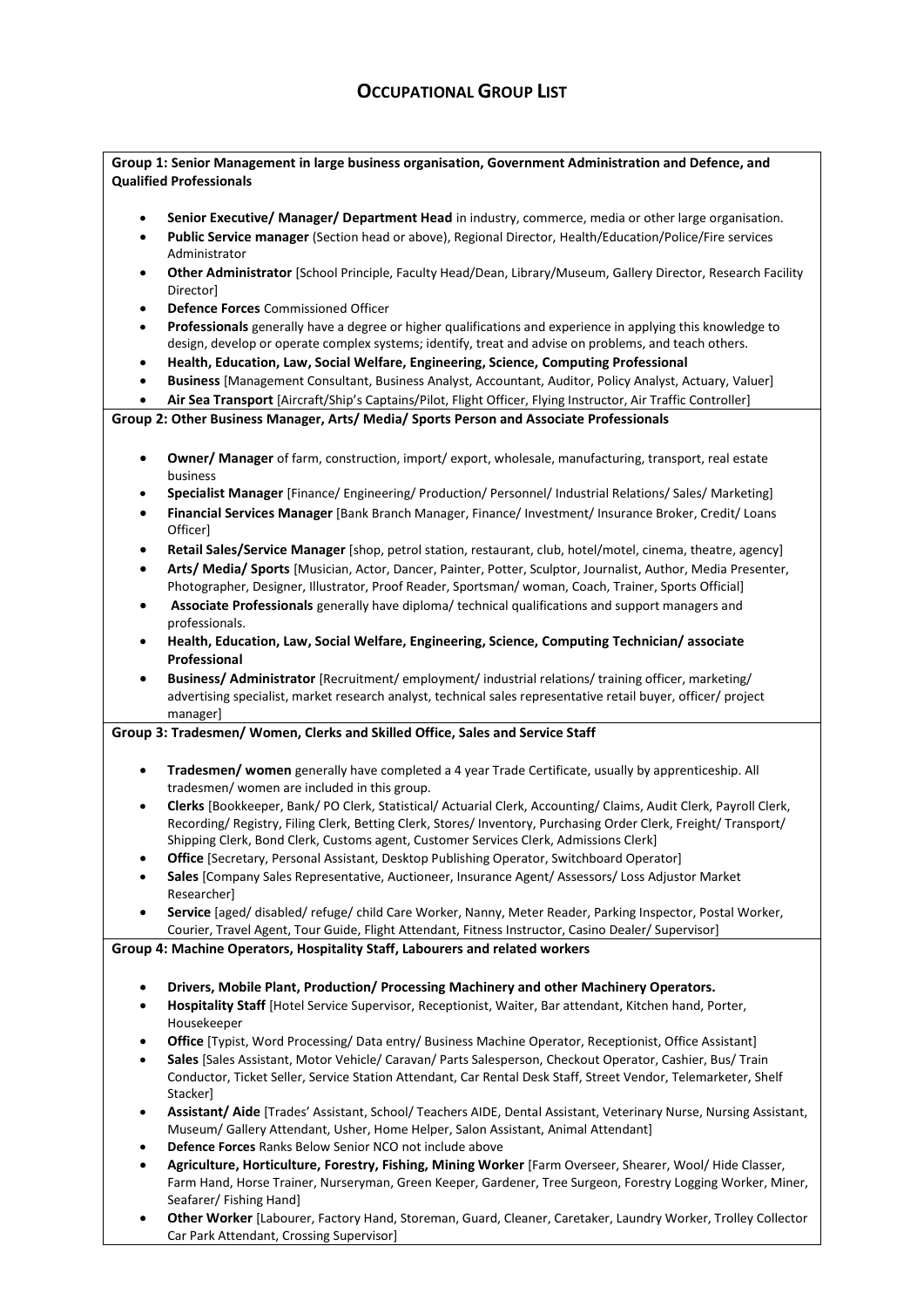# **EMERGENCY DETAILS:**

# *First Contact*

| Title:   | Last Name: | Given Names: |            |
|----------|------------|--------------|------------|
| Address: |            |              |            |
| Town:    |            |              | Post Code: |
| Phone:   | Mobile:    | Work:        |            |

#### *Second Contact*

| Title:   | Last Name: | Given Names: |            |
|----------|------------|--------------|------------|
| Address: |            |              |            |
| Town:    |            |              | Post Code: |
| Phone:   | Mobile:    | Work:        |            |

### *Third Contact*

| Title:   | Last Name: | Given Names: |            |
|----------|------------|--------------|------------|
| Address: |            |              |            |
| Town:    |            |              | Post Code: |
| Phone:   | Mobile:    | Work:        |            |

### **STUDENT ADDITIONAL PERSONAL INFORMATION:**  $\bullet$  **Please tick ( ) or**  $\Box$  where necessary.

| Language spoken at home:                                                            |       |        |  |
|-------------------------------------------------------------------------------------|-------|--------|--|
| Please attach or show a copy of birth certificate, if one is available:             | Yes ( | No()   |  |
| Please attach a copy of your child immunisation records:                            | Yes ( | No ( ) |  |
| Have you ever been Involved with the Police/ Juvenile Court System?                 | Yes ( | No()   |  |
| If yes when and where did this occur?                                               |       |        |  |
|                                                                                     |       |        |  |
| Any Other agencies that your family is involved with/ Contact Person (Please List)? |       |        |  |
|                                                                                     |       |        |  |
|                                                                                     |       |        |  |

### **PREVIOUS SCHOOL INFORMATION:**

| Name of Previous school:   |         |
|----------------------------|---------|
| Reason for leaving school: |         |
|                            |         |
| Phone No:                  | Fax No: |

### **REFERENCE:**

| Name of person enrolling student:      |
|----------------------------------------|
| Signature:                             |
|                                        |
| Name of person helping with enrolment: |
| <b>Phone Contact:</b>                  |
| Name of agency:                        |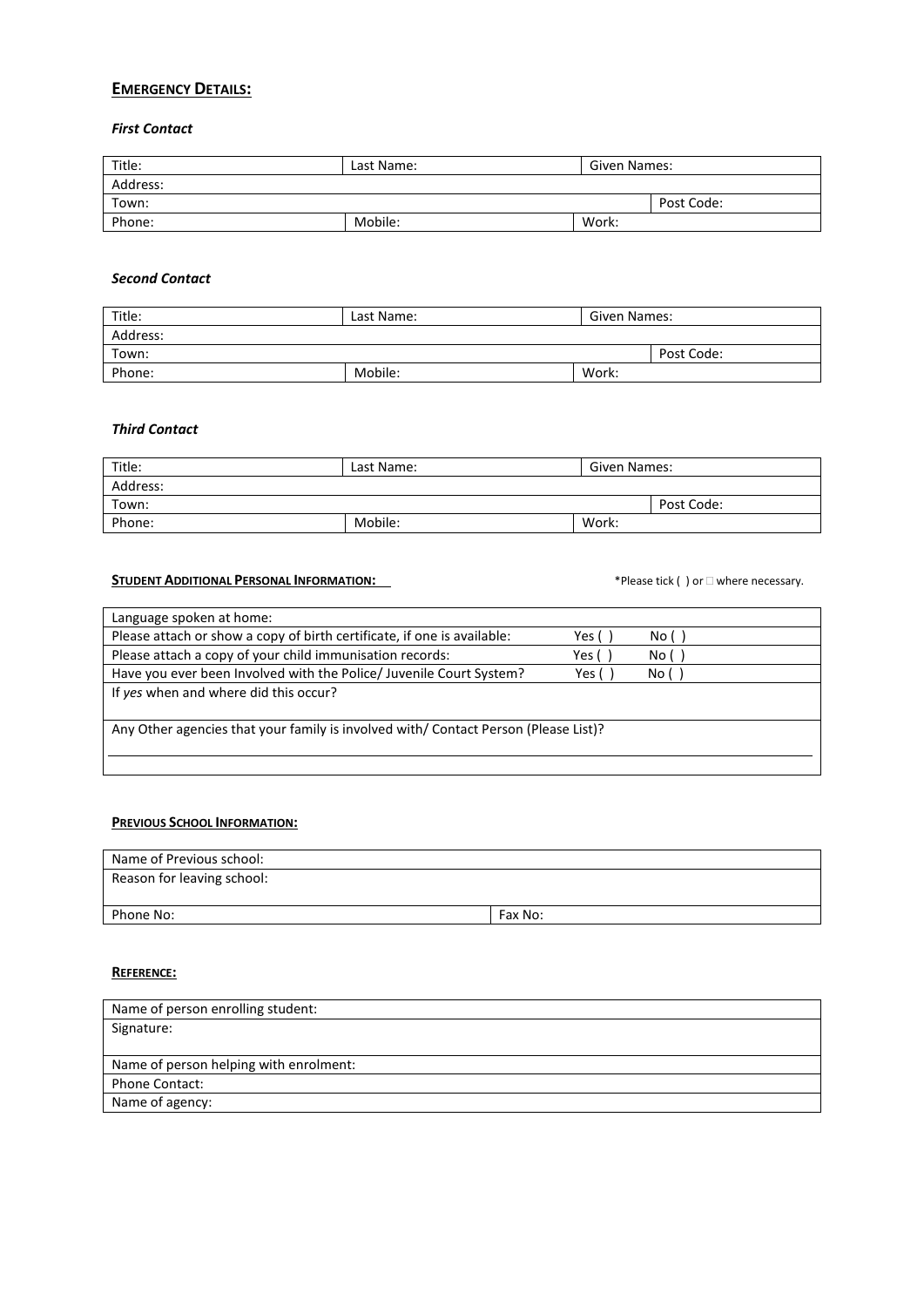# CAPS – KURRAWANG

# MEDICAL RECORD

### **STUDENT DETAILS:**

| Surname:     | First Name: |                 | <b>Other Given Names:</b> |            |
|--------------|-------------|-----------------|---------------------------|------------|
| Address:     |             |                 |                           | Post Code: |
| City/town:   |             |                 |                           | $D.O.B$ :  |
| Medicare No: |             | Health Care No: |                           |            |

#### **NEXT OF KIN DETAILS:**

| Surname:       | First Name: |            | <b>Other Given Names:</b> |            |
|----------------|-------------|------------|---------------------------|------------|
| Address:       |             |            |                           | Post Code: |
| Town:          |             |            |                           |            |
| Home Phone No: |             | Mobile No: |                           |            |

#### **FAMILY DOCTOR DETAILS:**

| <b>Family Doctor Name:</b> |  |
|----------------------------|--|
| <b>Contact Number:</b>     |  |

#### **DOES YOUR CHILD SUFFER FROM ANY OF THESE PROBLEMS LISTED BELOW?**

| <b>Heart Problems</b>       | Allergies              |
|-----------------------------|------------------------|
| <b>Respiratory Problems</b> | Food<br>٠              |
| Asthma                      | <b>Drugs</b><br>٠      |
| Other                       | <b>Ointments</b>       |
| <b>Sugar Diabetes</b>       | Other                  |
| <b>Blood Pressure</b>       |                        |
| Epilepsy                    | <b>Bed Wetting</b>     |
| Phobias                     | <b>Travel Sickness</b> |

## **Other Medical Details:**

### **PARENTAL CONSENT:**

I/ We hereby authorize CAPS Kurrawang to obtain medical attention as may be deemed necessary and I understand that I am responsible for any costs incurred. I further authorize CAPS to transport my child to be treated including administration of injections, anaesthetic, the performance of surgical treatment and blood transfusion if and when necessary and I understand that they will contact me with details of the incident/ medical treatment that occurred.

Parent/ Guardian Signature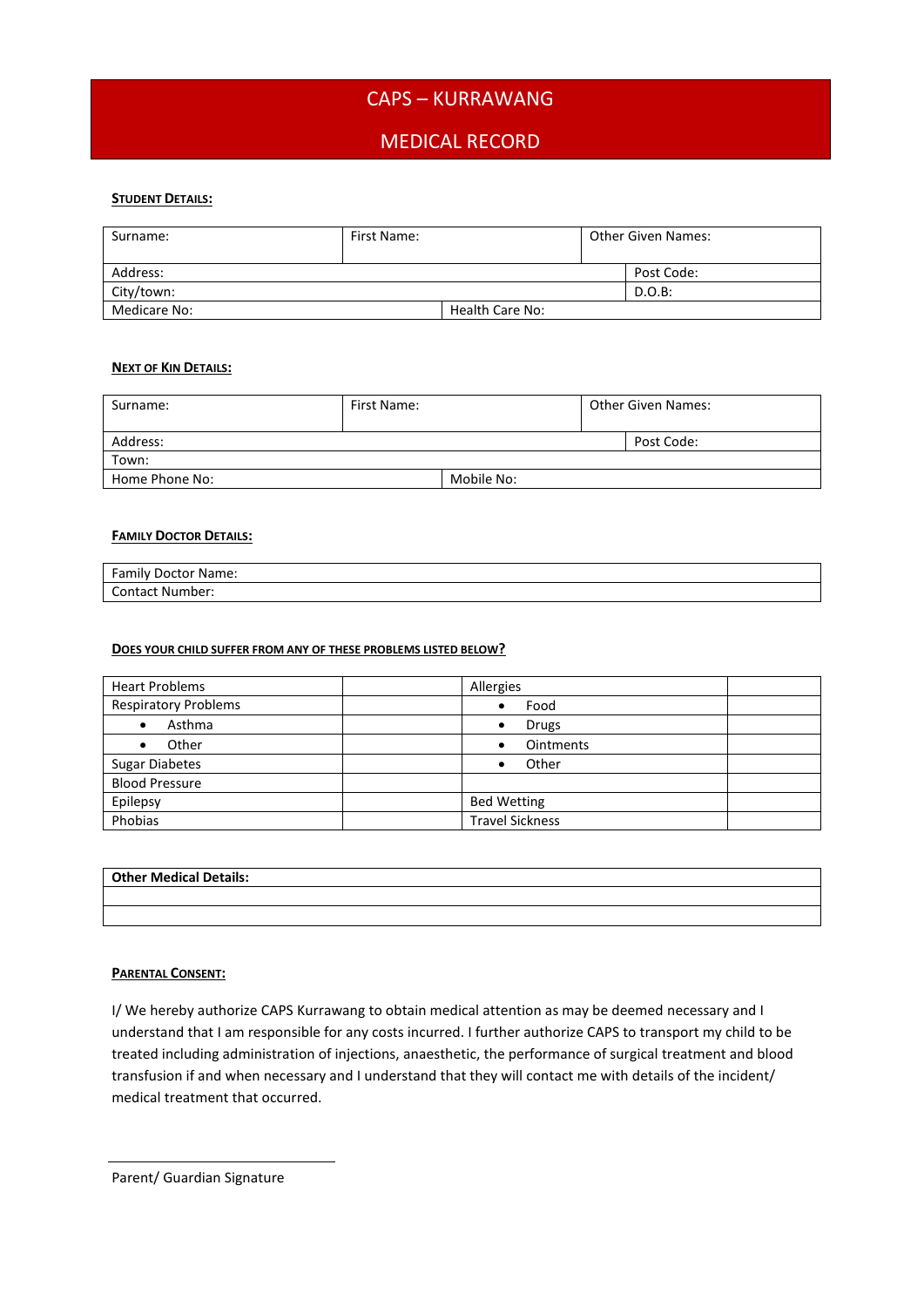### **CONSENT TO PUBLICATIONS AND MEDIA**

Photographs of students involved in activities, and work by students, are often published to enable the students to share their experiences and enable parents and others to be informed about the school's work.

| I give consent for photographs that include the student to be published in school | Yes l | No.       |  |
|-----------------------------------------------------------------------------------|-------|-----------|--|
| print publications, such as the newsletter and school magazine.                   |       |           |  |
|                                                                                   |       |           |  |
| I give consent for photographs that include the student to be published on the    | Yes l | <b>No</b> |  |
| school internet site and in other electronic publications.                        |       |           |  |
|                                                                                   |       |           |  |
| I give consent for samples of work by the student to be published in print        | Yes   | No.       |  |
| publications within school programs such as the newsletter and magazine.          |       |           |  |

### **EXCURSION CONSENT**

I give consent for the student to be allowed to attend all activities that are part of the school's curriculum, such as visits to museums and parks. You will still be informed prior to the excursion through the school newsletter, student diary or other notice. If you do not want your child to participate, you will need to give written notice and state the reasons for withdrawing your child. Overnight excursions and activities that have an inherent risk will require a separate permission form.

| Yes $\Box$ No $\Box$ |
|----------------------|
|                      |

Student Name: \_\_\_\_\_\_\_\_\_\_\_\_\_\_\_\_\_\_\_\_\_\_\_\_\_\_\_

Parent Name: \_\_\_\_\_\_\_\_\_\_\_\_\_\_\_\_\_\_\_\_\_\_\_\_\_\_\_\_

SIGNATURE OF PARENT/GUARDIAN DATE CONTROLLER SERVICE OF PARENT OUTLINE AND DATE